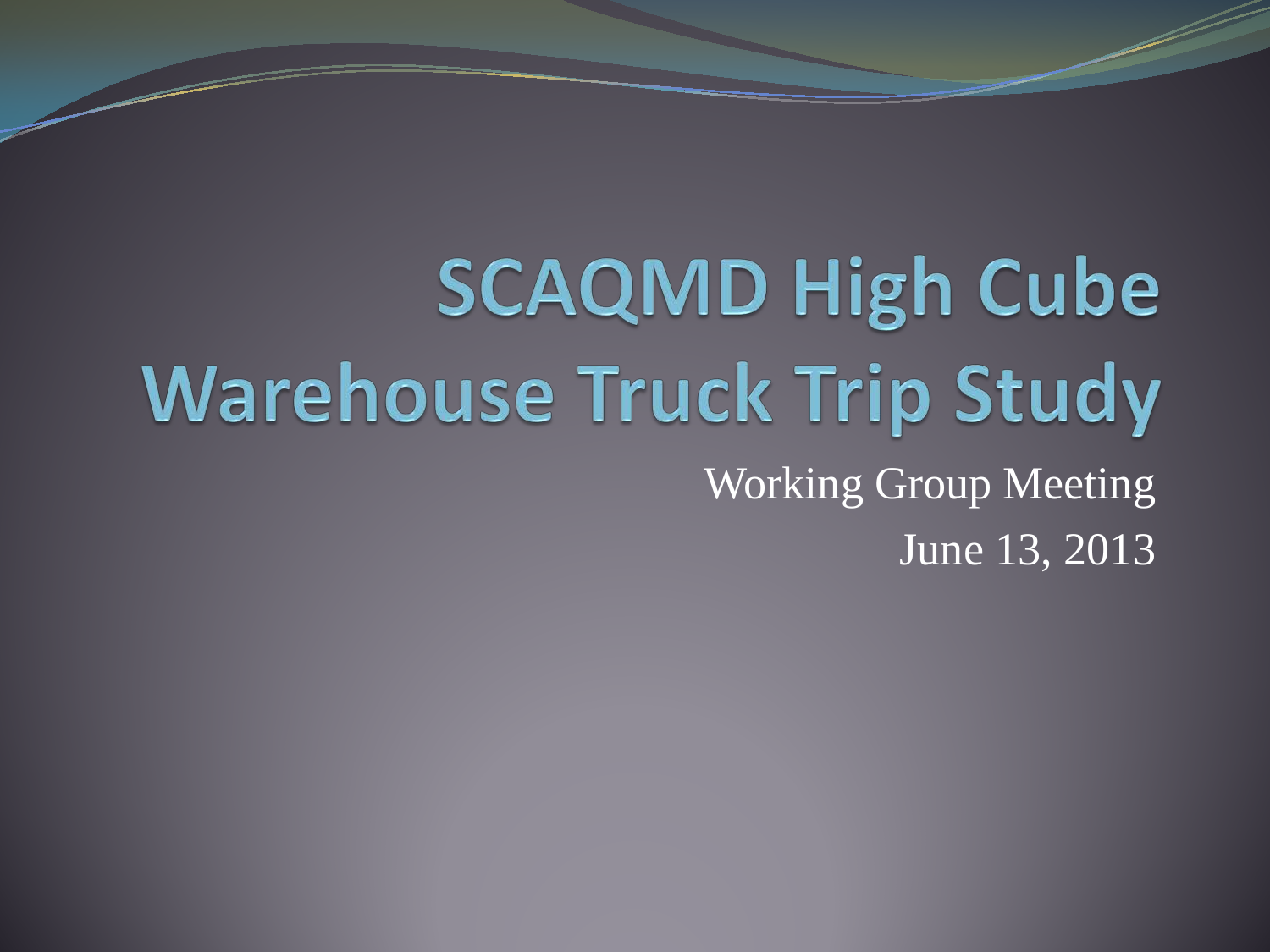## Introduction

**Business Survey**



**Round 1** 

**Trip Counts**

Results presented today are preliminary

• Information provided is current snapshot and does not represent final recommendations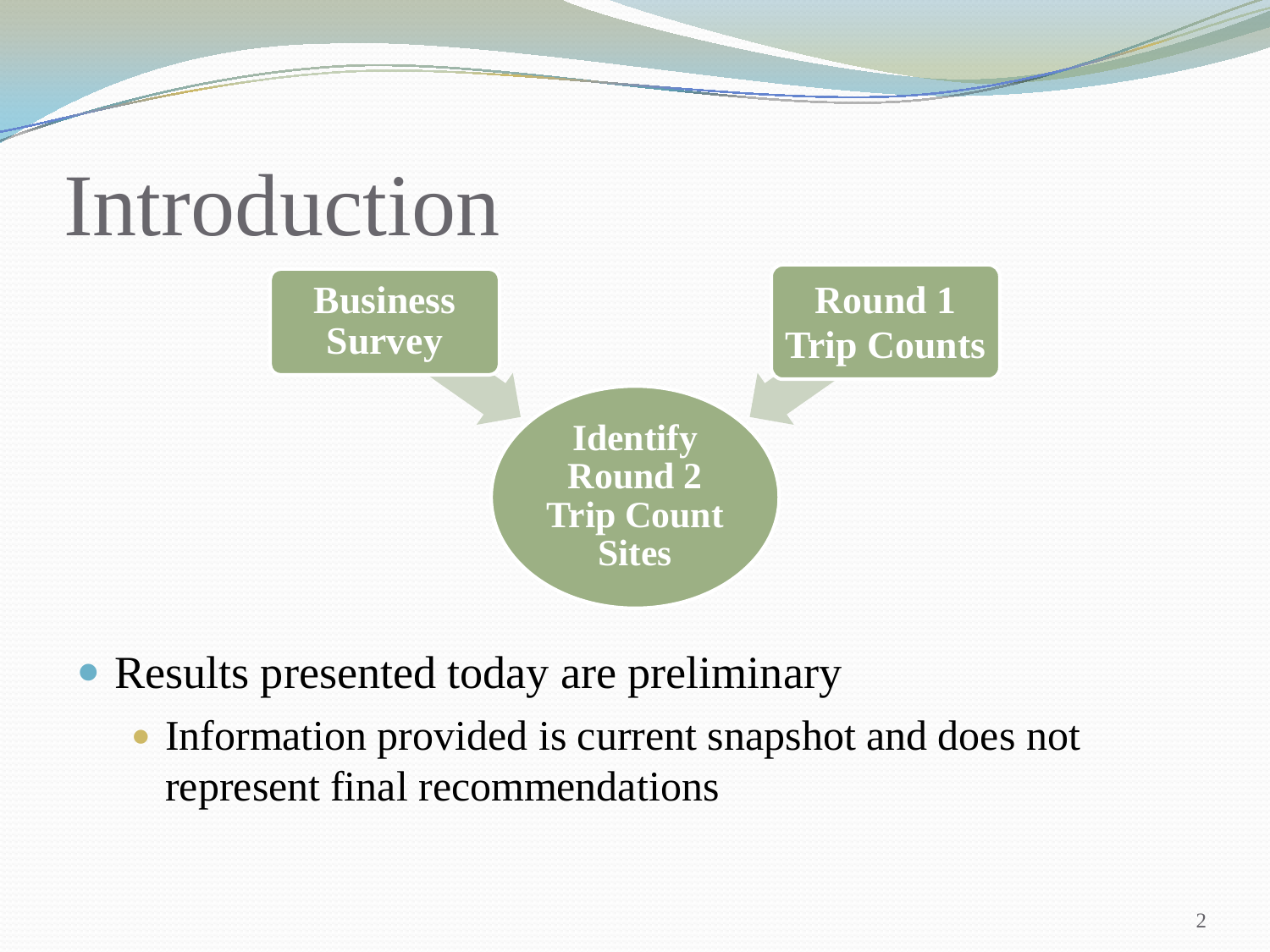## High Cube Warehouse Key Criteria

- $\bullet$  >200,000 sf
- $\bullet$  >1:10,000 dock door ratio
- Ceiling height >24 feet
- Used primarily to distribute goods
- High level of automation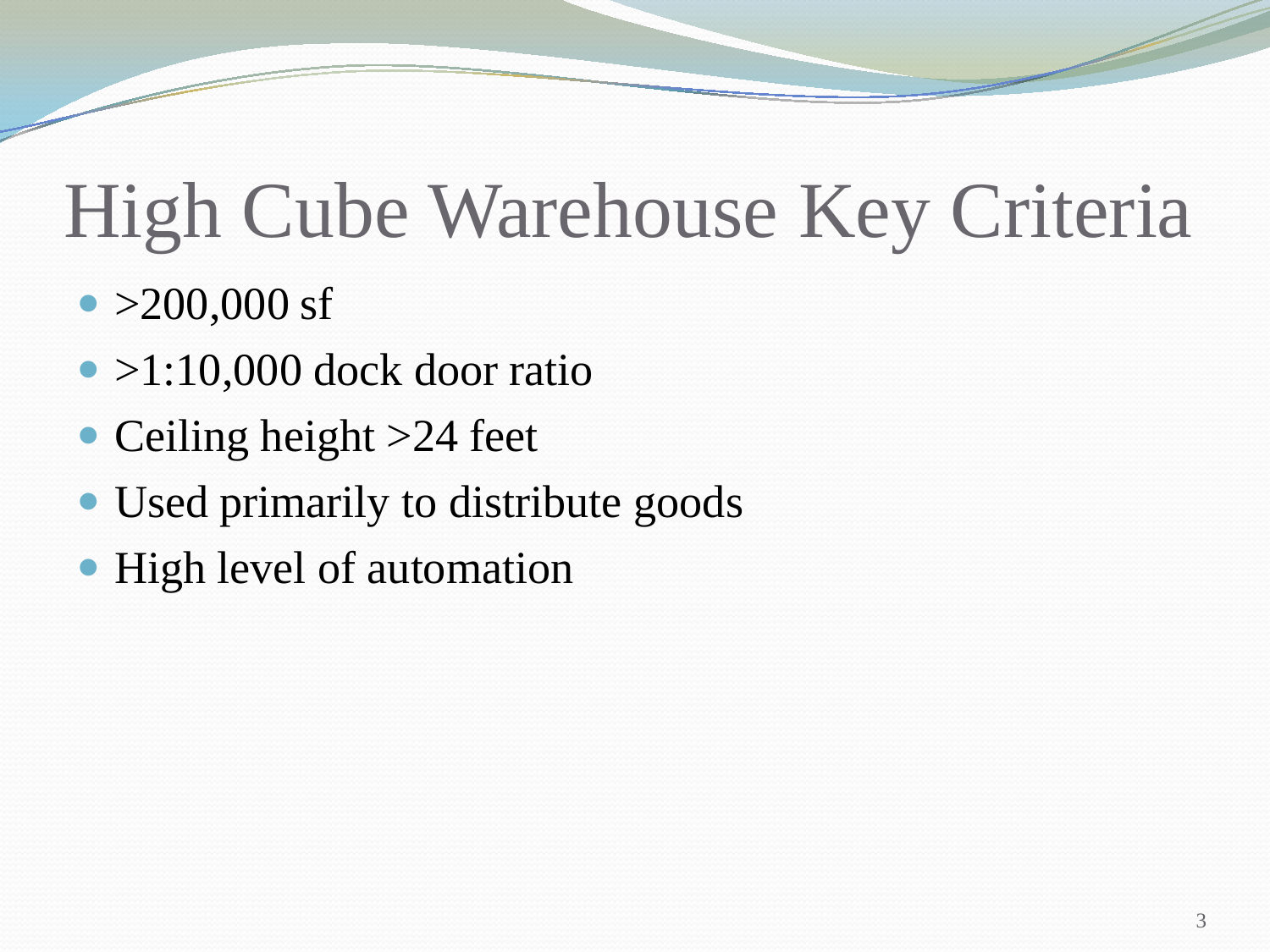# Business Survey Methodology

- List of facilities prepared by consultant
	- Used existing business contact list and literature review
	- Confirmed all facility info via phone
- Survey sent by consultant to ~400 facilities
	- Outreach to NAIOP and IWLA
- 250 follow up phone calls by consultant after survey distributed

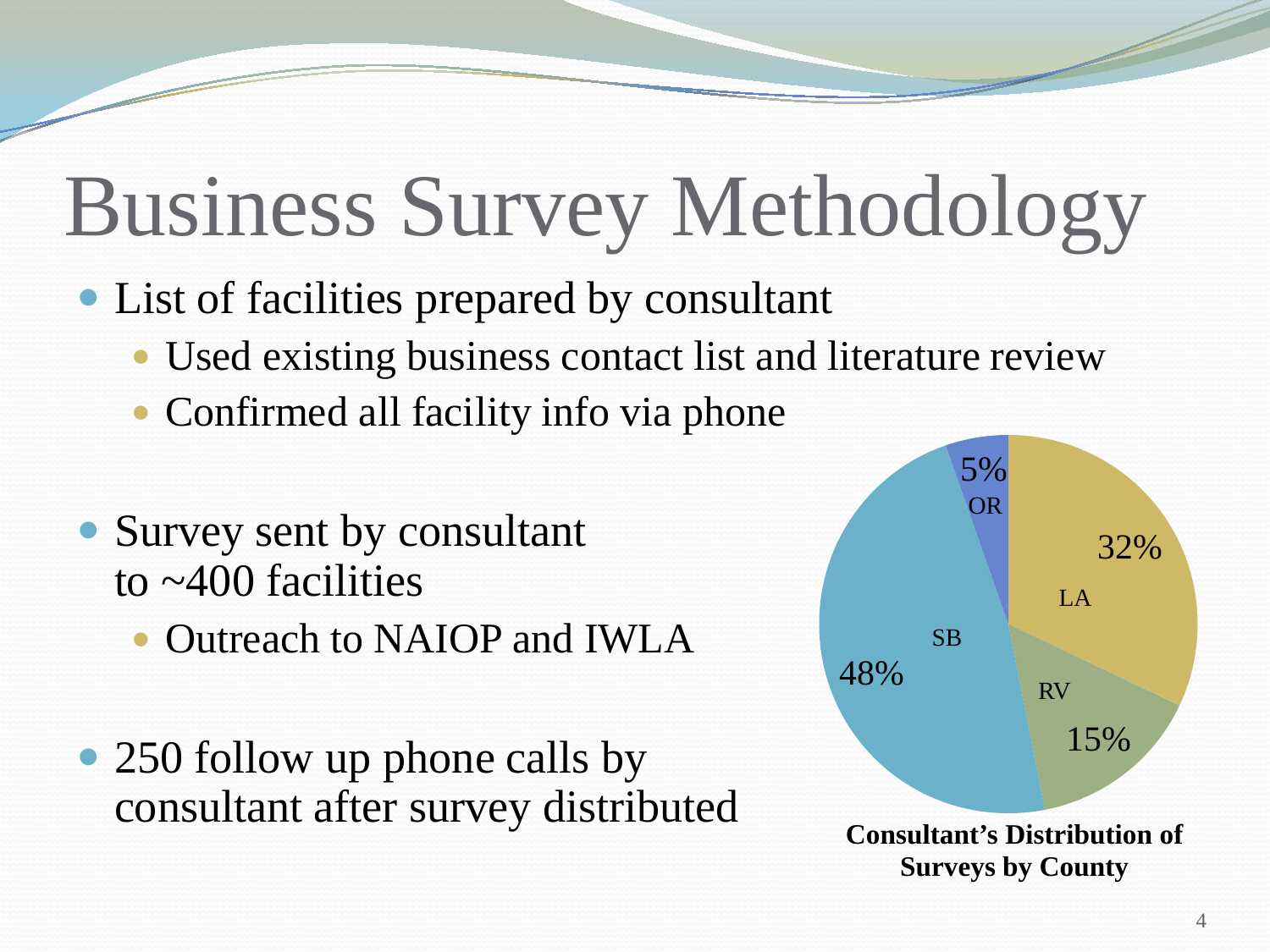# Distribution of Survey Results

- Request from Working Group Members for Survey data
- Cover letter with survey included confidentiality statement
- Key issues
	- Confidentiality
	- Anonymity
- We will contact each business to ask for permission to release anonymous data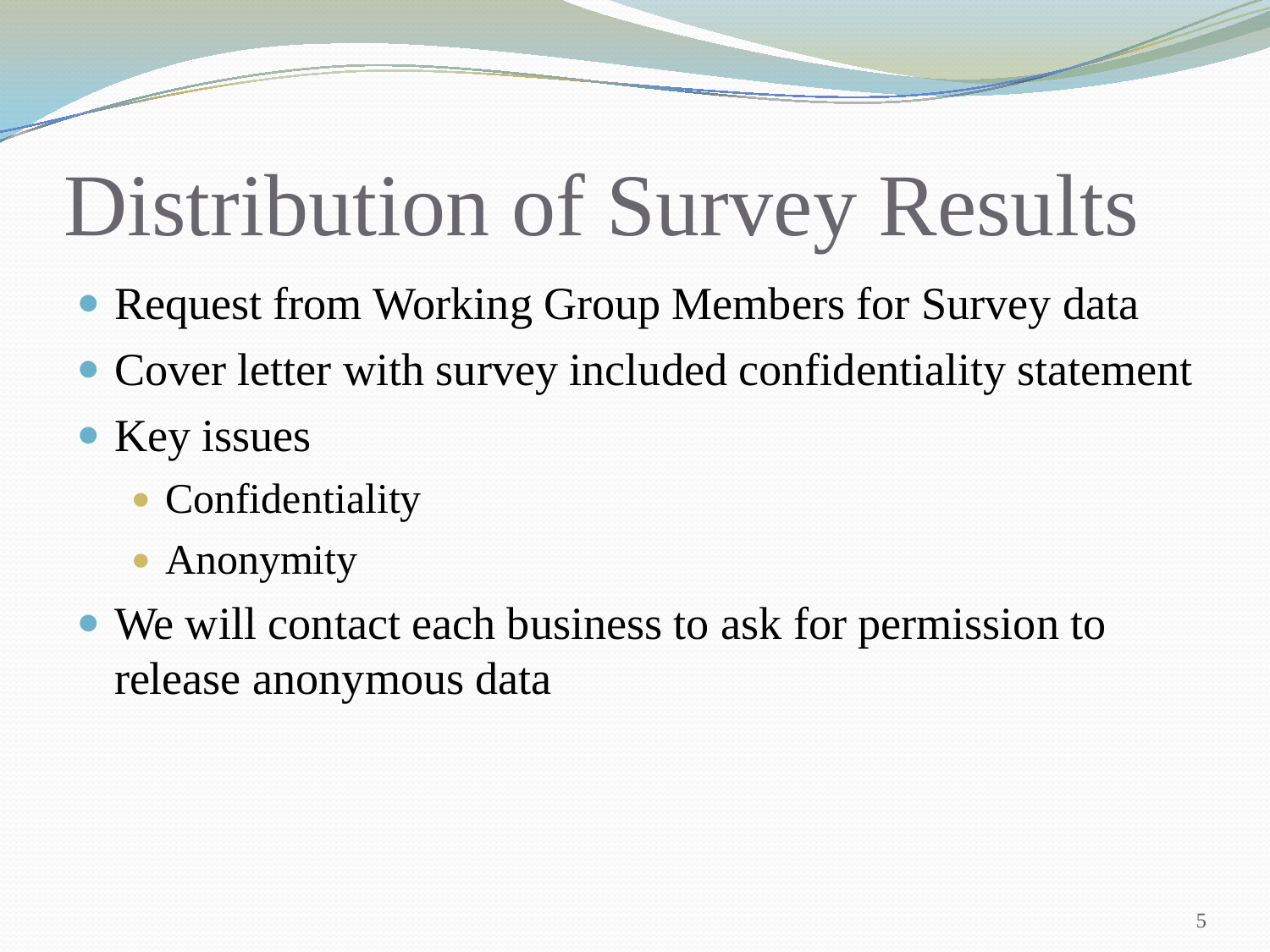# Preliminary Survey Results

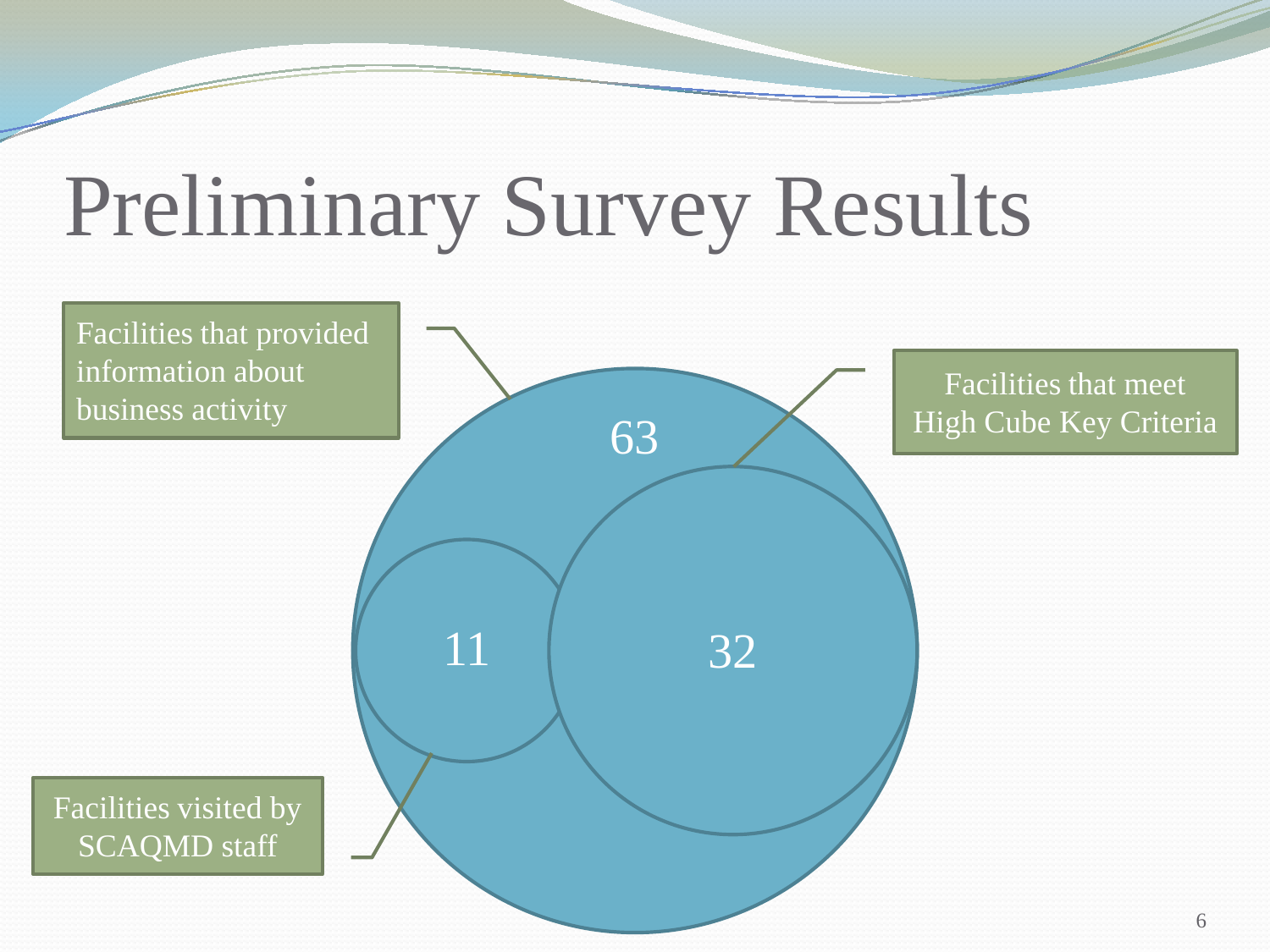### Responding Facility Locations

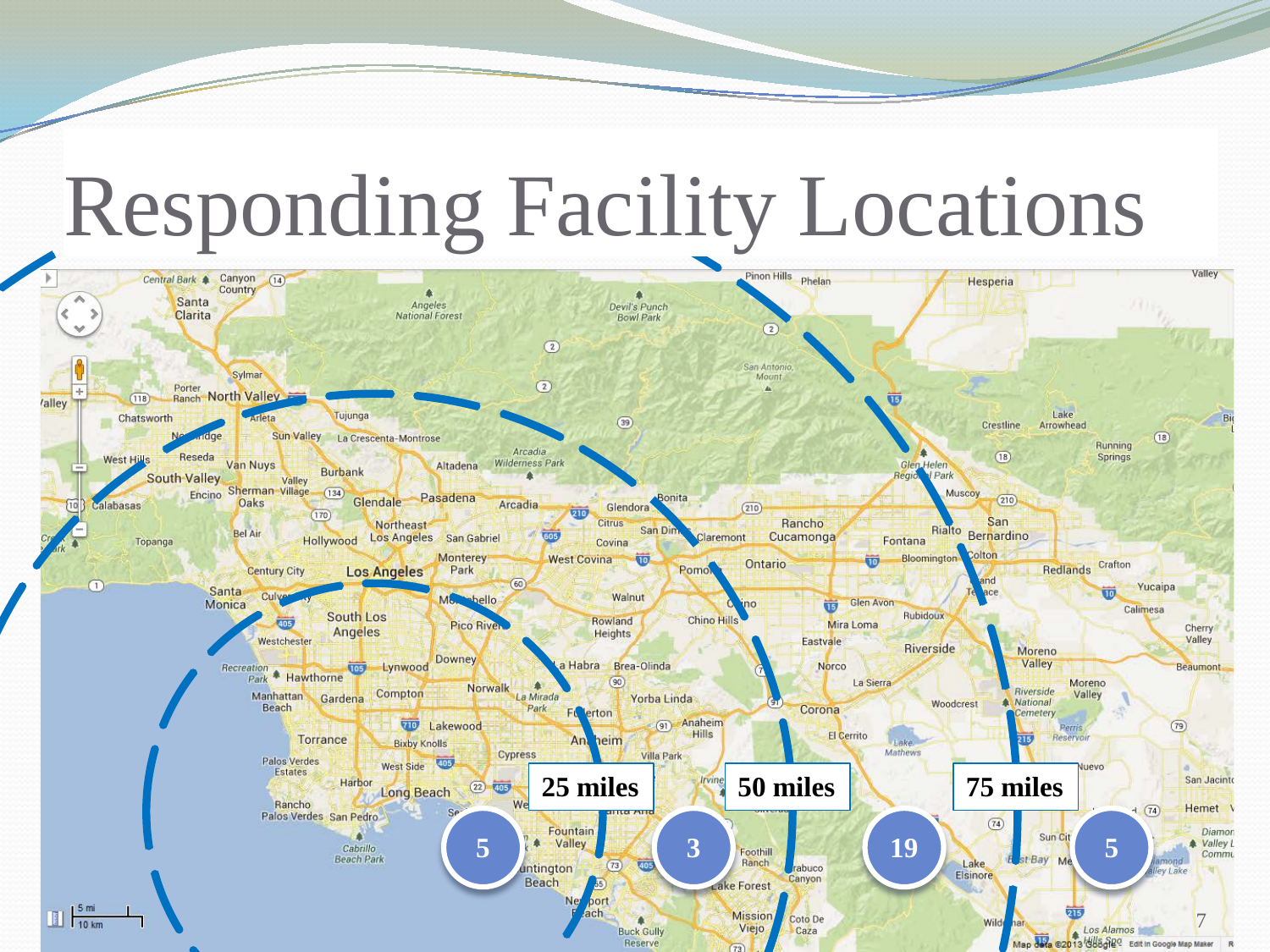# Preliminary Survey Results



• Survey asked for number of trucks entering gates

- Typical day
- Peak season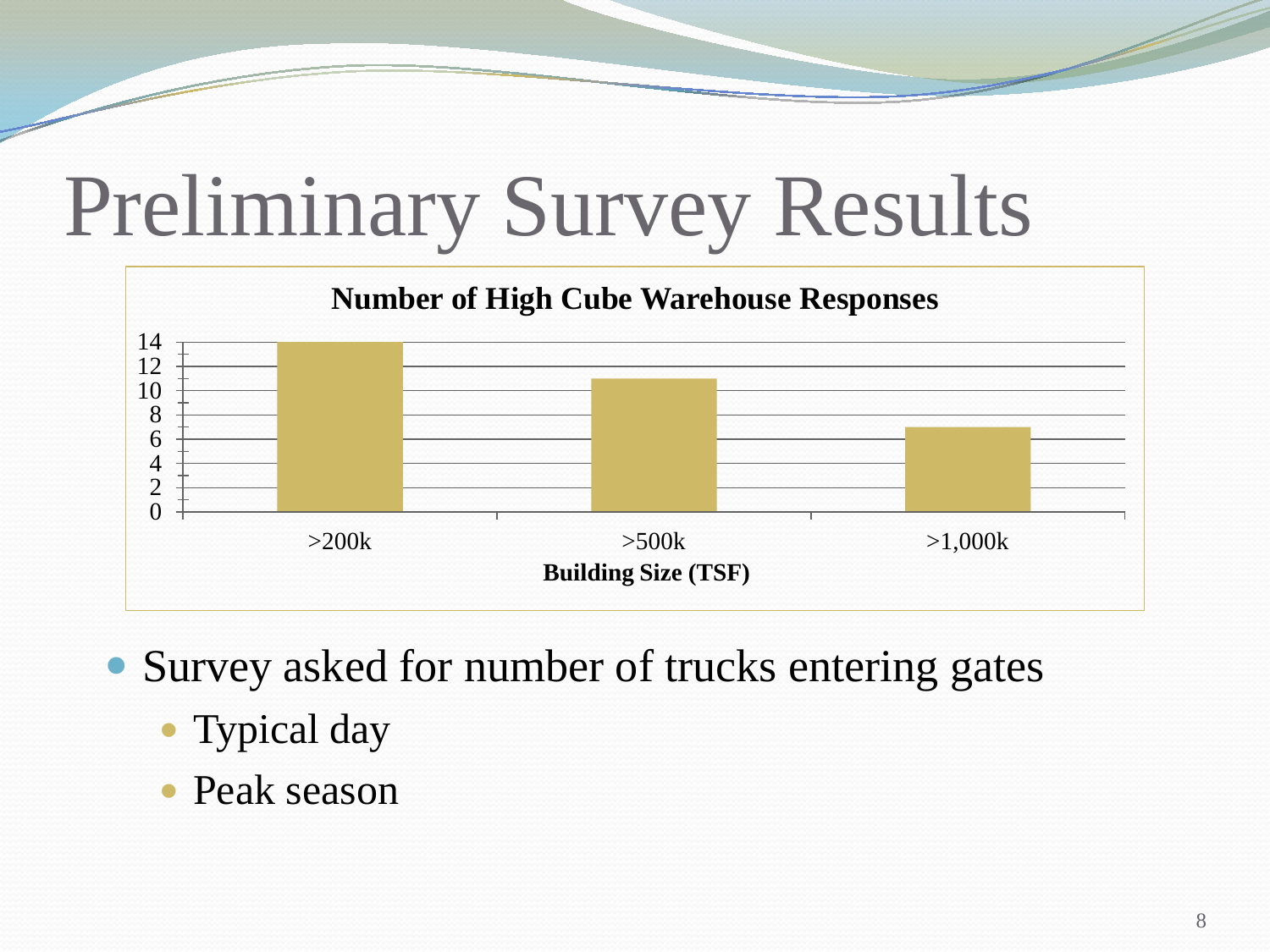### Survey Results

#### **Average Daily Truck Trip Rate**

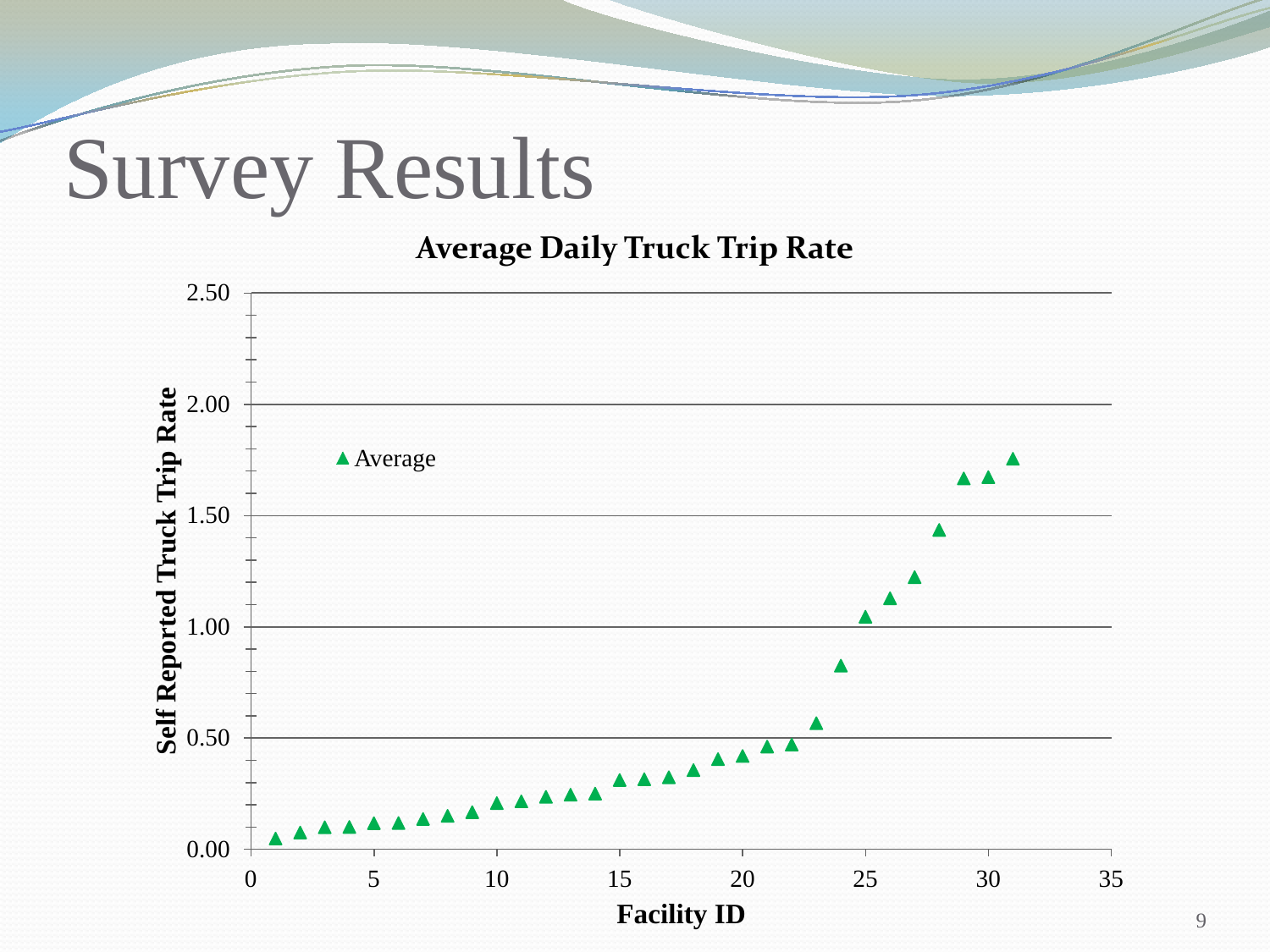### Survey Results

#### **Peak Daily Truck Trip Rate**

![](_page_9_Figure_2.jpeg)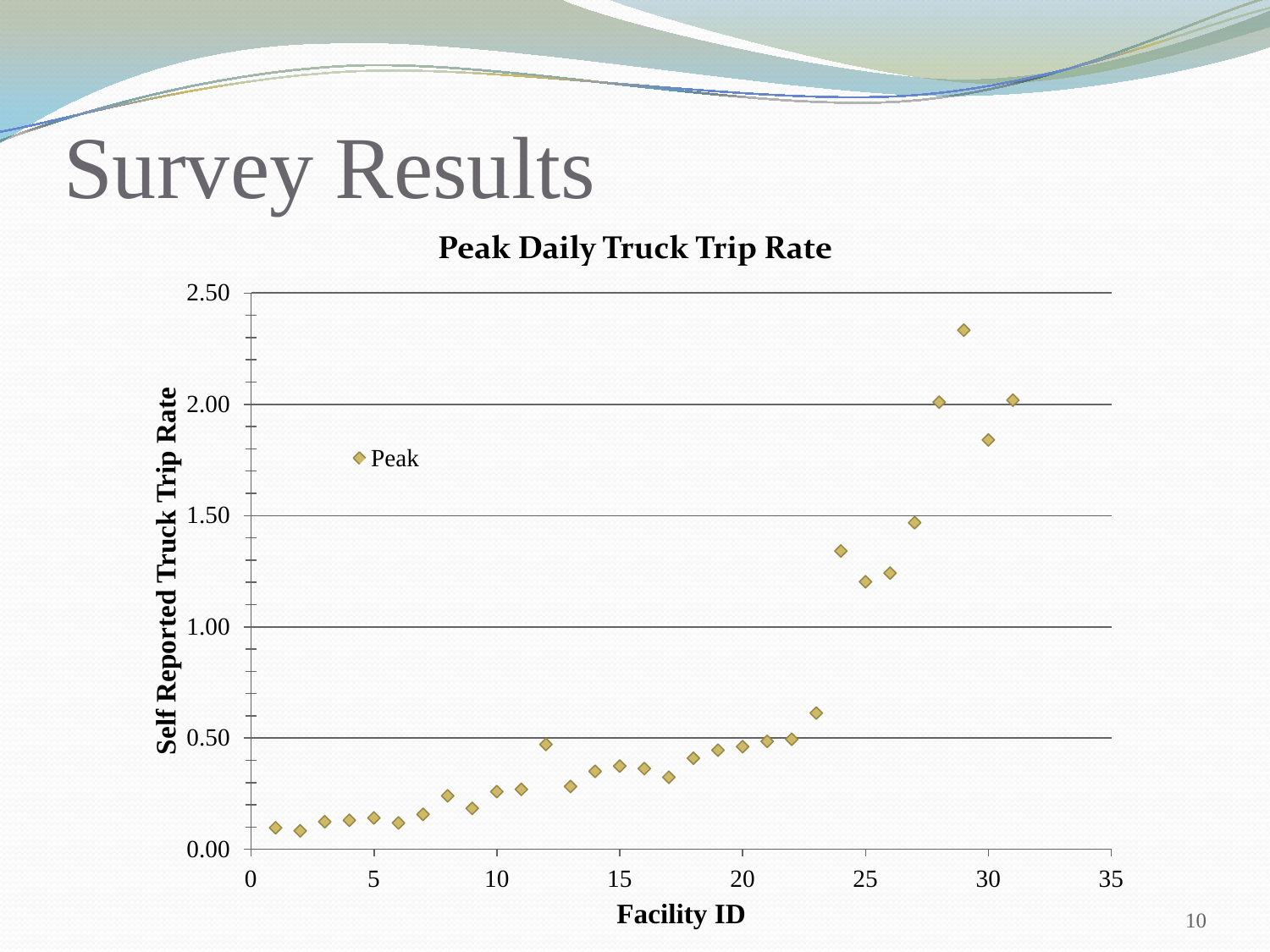### Survey Results

#### **Peak and Average Daily Truck Trip Rate**

![](_page_10_Figure_2.jpeg)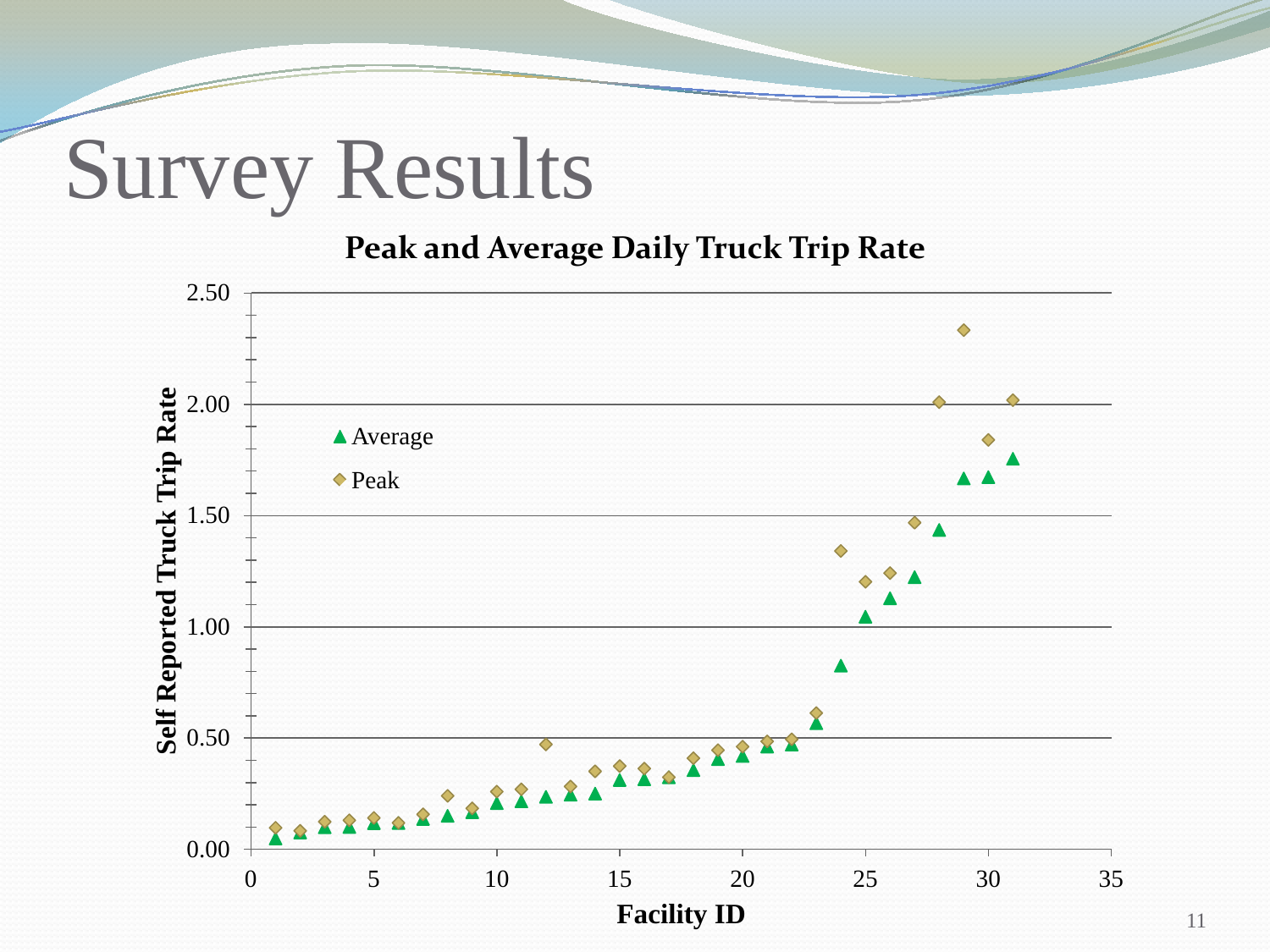# Trip Count Methodology

- Consultant identified ~50 potential sites for Round 1
	- SCAQMD staff excluded some sites based on High Cube Key Criteria
	- Out of 30 remaining potential sites, consultant approved trip counts at 17 facilities who granted site access
- Truck entrances sampled over 24 hour period
	- All counts on Tue, Wed., or Thur. in mid-January 2013
- QA/QC still underway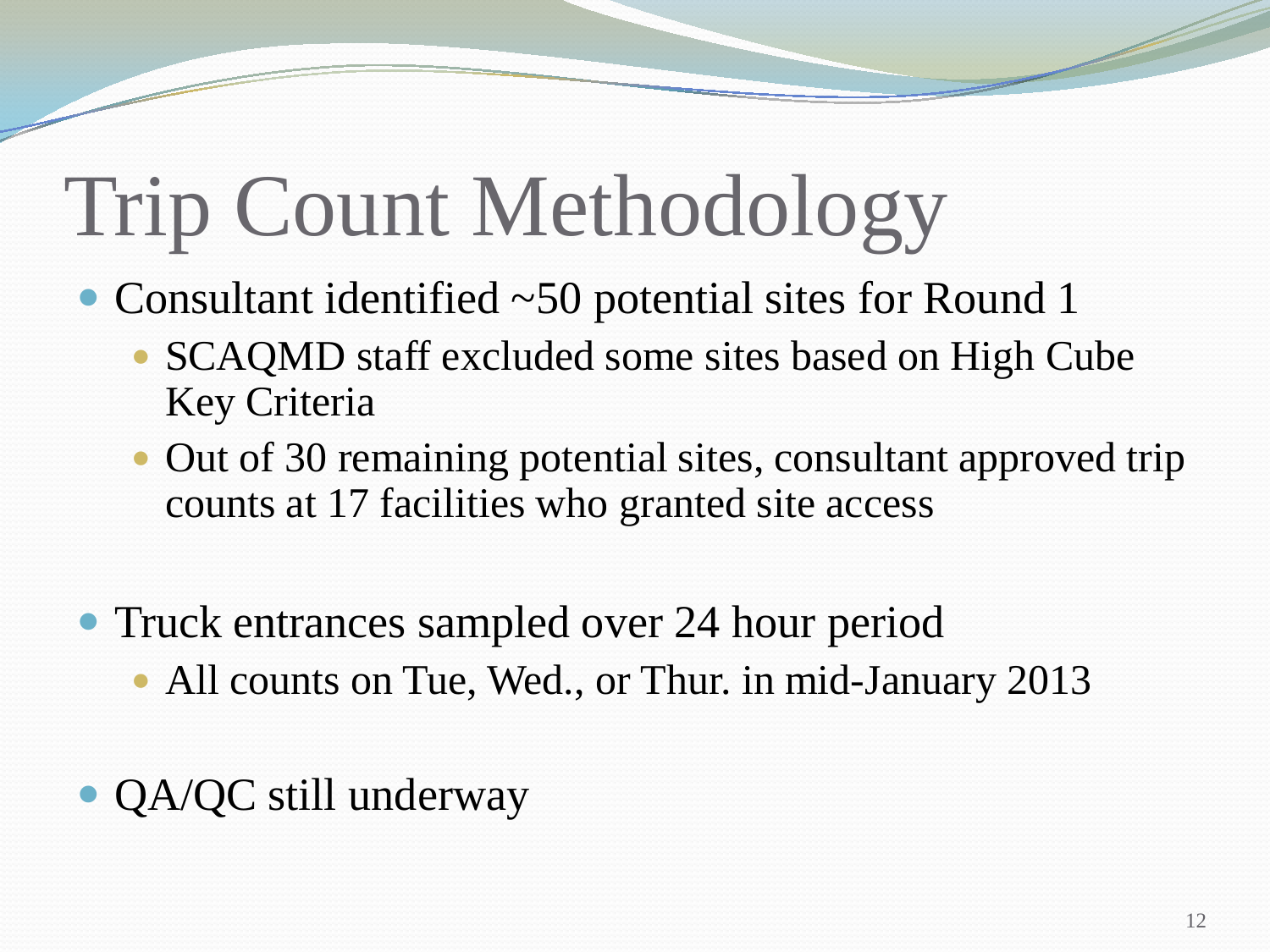# Trip Count Locations

![](_page_12_Figure_1.jpeg)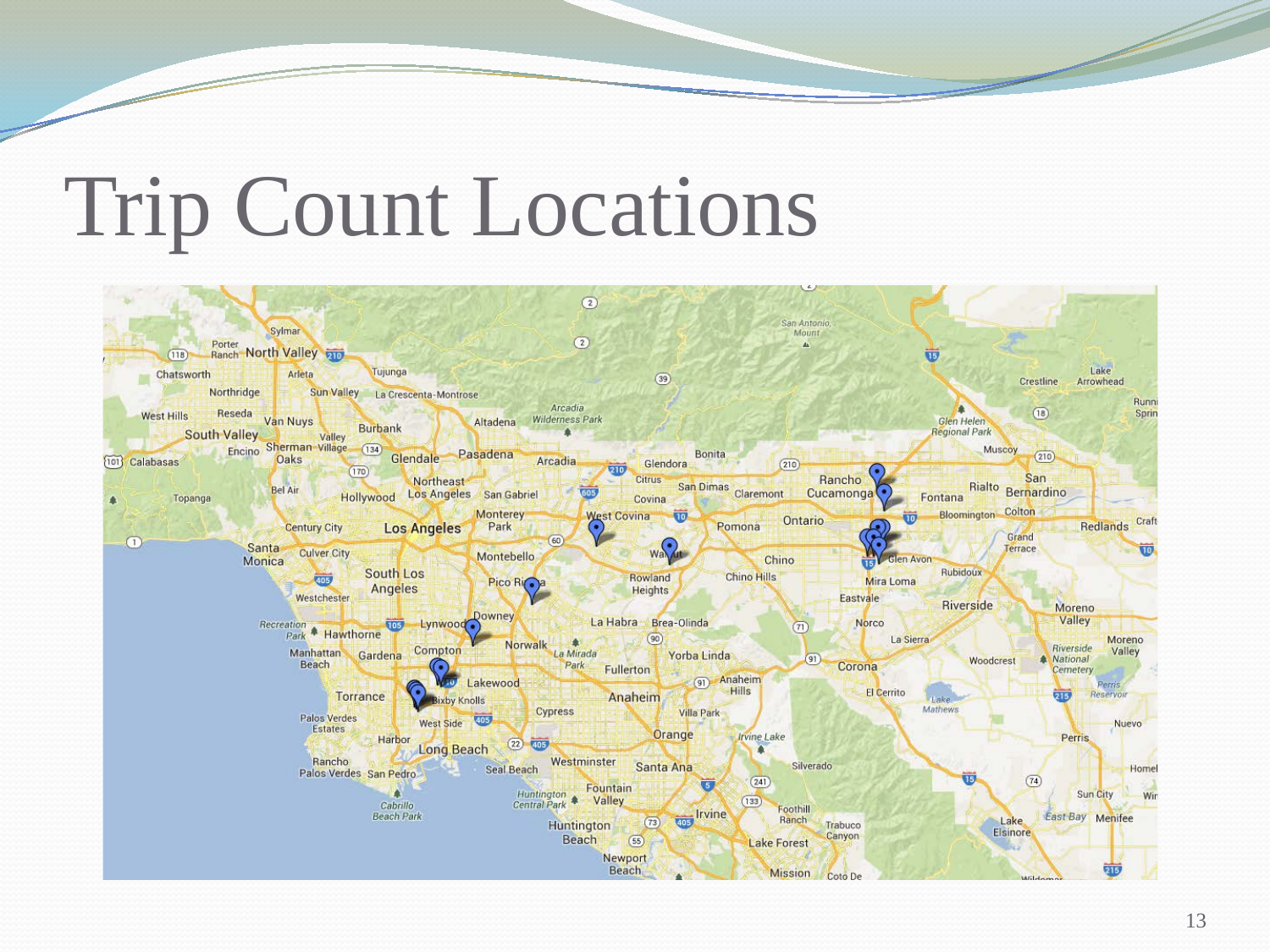# Round 2 Trip Counts

- Round 2 trip counts targeted for July-August period
- Approximately 30 to 35 locations

![](_page_13_Picture_3.jpeg)